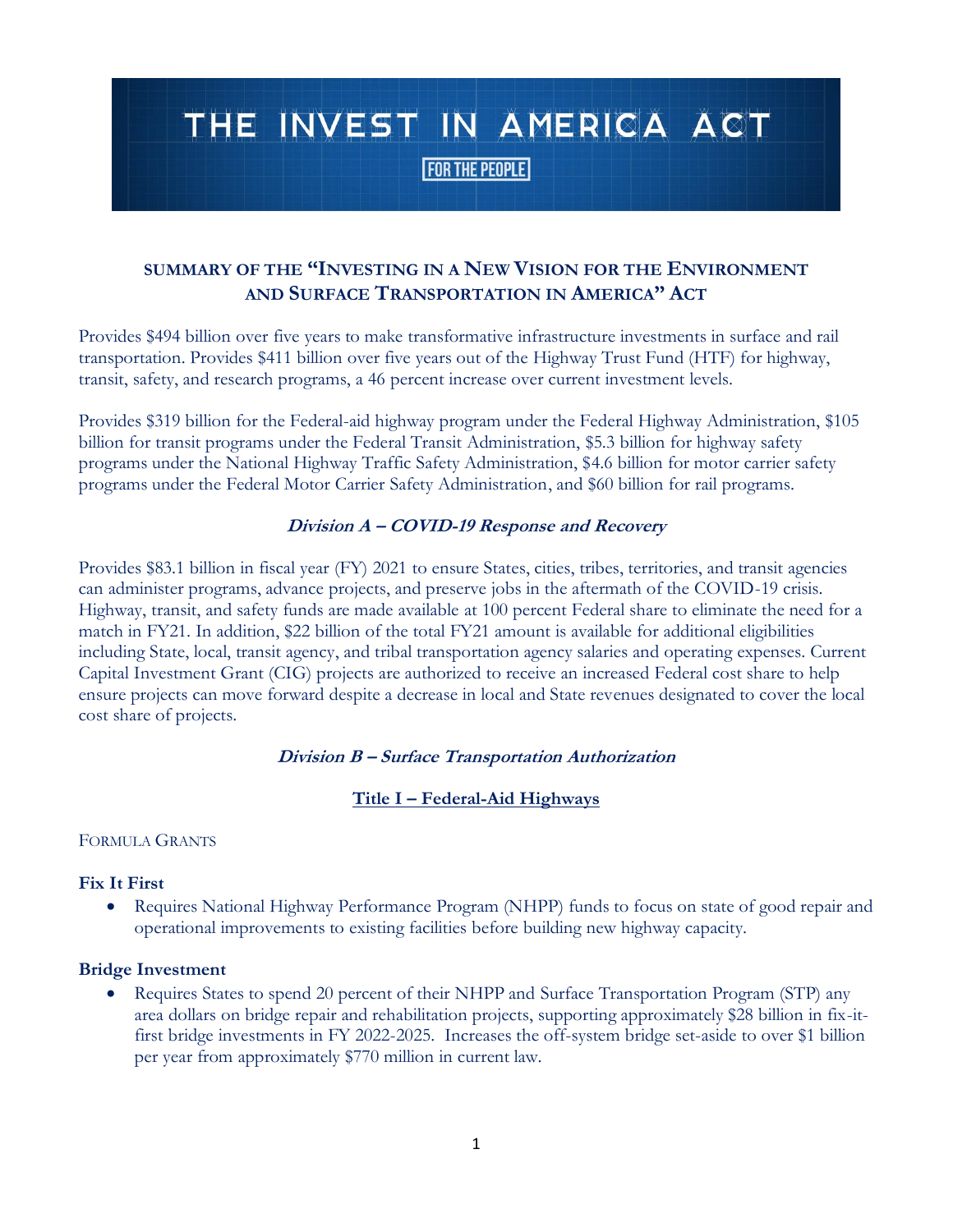## **Climate**

- Requires DOT to establish a new greenhouse gas (GHG) emissions performance measure.
- Includes a new apportioned program (\$8.35b for FY22-25) to support carbon pollution reduction. Gives States broad eligibility to invest in highway, transit, and rail projects, as well as support operating costs, and holds States accountable by measuring their annual progress. Provides benefits for States that make the most progress and requires low-performing States to invest 10 percent of their STP any area funds in additional projects to help reduce carbon pollution.

#### **Resilience**

• Creates a new apportioned program (\$6.25b for FY22-25) to fund resilience and emergency evacuation needs. Requires States and metropolitan planning organizations (MPOs) to develop an infrastructure vulnerability assessment to guide investments under the program. Makes resilience a core part of the Federal-aid highway program, with expanded eligibilities in other apportioned programs and Emergency Relief (ER).

## **CMAQ**

• Modifies eligibility for operating assistance to include all State-supported passenger rail lines and allows operating assistance for longer than three years if the project demonstrates net air quality benefits.

## **Safety for All Road Users**

- Requires States with the highest levels of pedestrian and bicyclist fatalities to set aside funds to address these safety needs. Requires the Federal Highway Administration (FHWA) to adopt context sensitive design principles to provide for complete streets in urban areas and ensure the safety of all road users.
- Boosts safety funding by approximately 30 percent over current investments and boosts Transportation Alternatives Program (TAP) investments by more than 60 percent over current law. Makes safety funds available to expend on safety improvements beyond infrastructure projects.
- Removes the ability for States to set regressive safety targets. Strengthens emphasis on high risk rural roads, while providing for more certainty and flexibility for States that trigger the special rule.
- Codifies and expands eligibilities for safe routes to schools.

## **Local Control**

- Provides almost \$49 billion over five years in dedicated funding to address local transportation needs.
- Makes reforms to strengthen the State-local relationship, enhance coordination, improve the flow of funds to communities of all sizes, and increase transparency.

## **Freight**

- Makes the freight formula program fully multimodal and expands environmental considerations in freight planning.
- Allows States to designate additional rural and urban freight corridors and provides more flexibility for States to expend funds across the National Highway Freight Network.

## **Tribes, Territories, and Federal Lands**

- Significantly increases funding for tribes, territories, and Federal Land Management Agencies (FLMA):
	- o **Tribes:** Provides \$750 million in formula funds per year, a nearly 70% increase over current levels.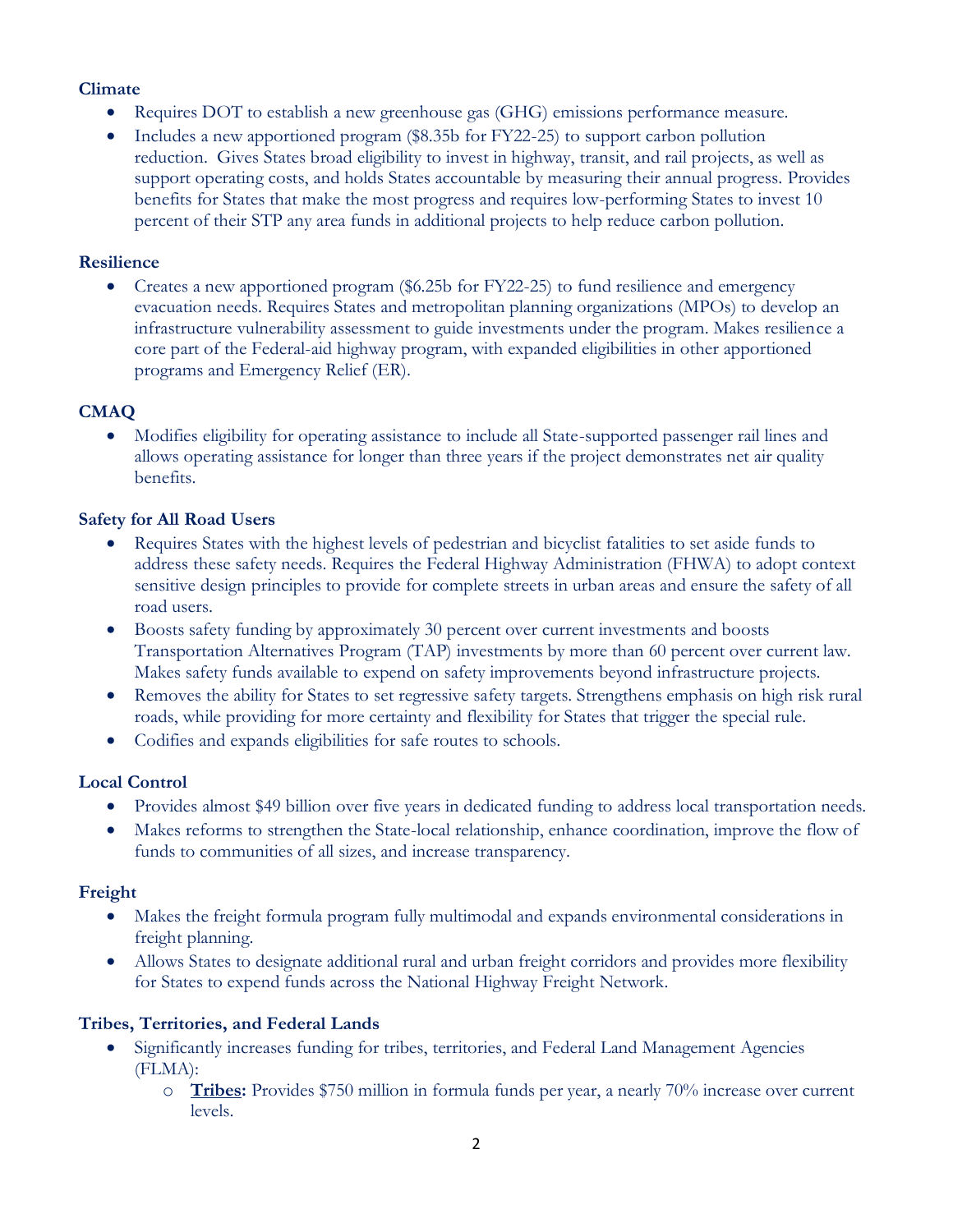- o **Territories:** Provides \$100 million per year, a nearly 140% increase over current levels.
- o **Puerto Rico:** Provides \$210 million per year, a 33% increase over current levels.
- o **FLMAs:** Provides \$895 million in formula funds per year, a nearly 40% increase over current investments, and makes changes to the program to ensure FLMAs can obligate funds for projects on the first day of the fiscal year.

#### DISCRETIONARY GRANTS

- **Projects of National and Regional Significance.** Provides more than \$9 billion over the life of the bill for large highway, transit, and freight projects that cannot be funded through annual apportionments or other discretionary sources.
- **Community Transportation Investment Grants.** Provides \$600 million per year for local government applicants. Includes broad eligibility for highway and transit projects, with project evaluation done in a manner that will limit political decision-making.
- **Federal Lands and Tribal Major Projects Program.** Provides \$400 million per year and requires a 50/50 split of grant funds among tribes and Federal lands agencies. Provides more flexibility through a smaller project size, higher Federal share, and a broader set of funding eligibilities. Funds the program out of the HTF so funding is guaranteed.
- **Tribal High Priority Projects.** Provides \$50 million per year on a discretionary basis, for grants of a maximum size of \$5 million, for the highest priority project for tribes whose annual apportionment is insufficient. Provides emergency relief to tribes who can't access other ER funds. Funds the program out of the HTF so funding is guaranteed.
- **Electric Vehicle Charging and Hydrogen Fueling Infrastructure Grants.** Provides \$350 million per year for grants for electric vehicle charging and hydrogen fueling infrastructure. Focuses funding on designated Alternative Fuel Corridors and projects that demonstrate the most effective emissions reductions.
- **Community Climate Innovation Grants.** Provides \$250 million per year to non-State applicants for highway, transit, and rail projects, provided they reduce GHGs.
- **Metro Performance Program.** Provides a total of \$750 million over the life of the bill for funding allocations directly to MPOs to carry out projects selected by the MPO. The Secretary selects applicants to be accepted into the program based on their technical capacity to manage Federal funds.

#### SINGLE-YEAR GRANTS

- **Gridlock Reduction Grants**. Provides \$250 million, of which half is set aside for freight grants. Grants will be awarded for reducing urban congestion in large metro areas, with an emphasis on operational, technological, and mode shift strategies.
- **Rebuild Rural Grants.** Provides \$250 million for rural communities to address needs on and off the Federal-aid system. Focuses funding on safety, state of good repair, and access to jobs and services.
- **Active Transportation Connectivity Grants.** Provides \$250 million for pedestrian and bicycle networks and spines and related planning, including complete streets planning.
- **Commercial Motor Vehicle Parking Grants.** Provides \$250 million to construct and improve truck parking facilities.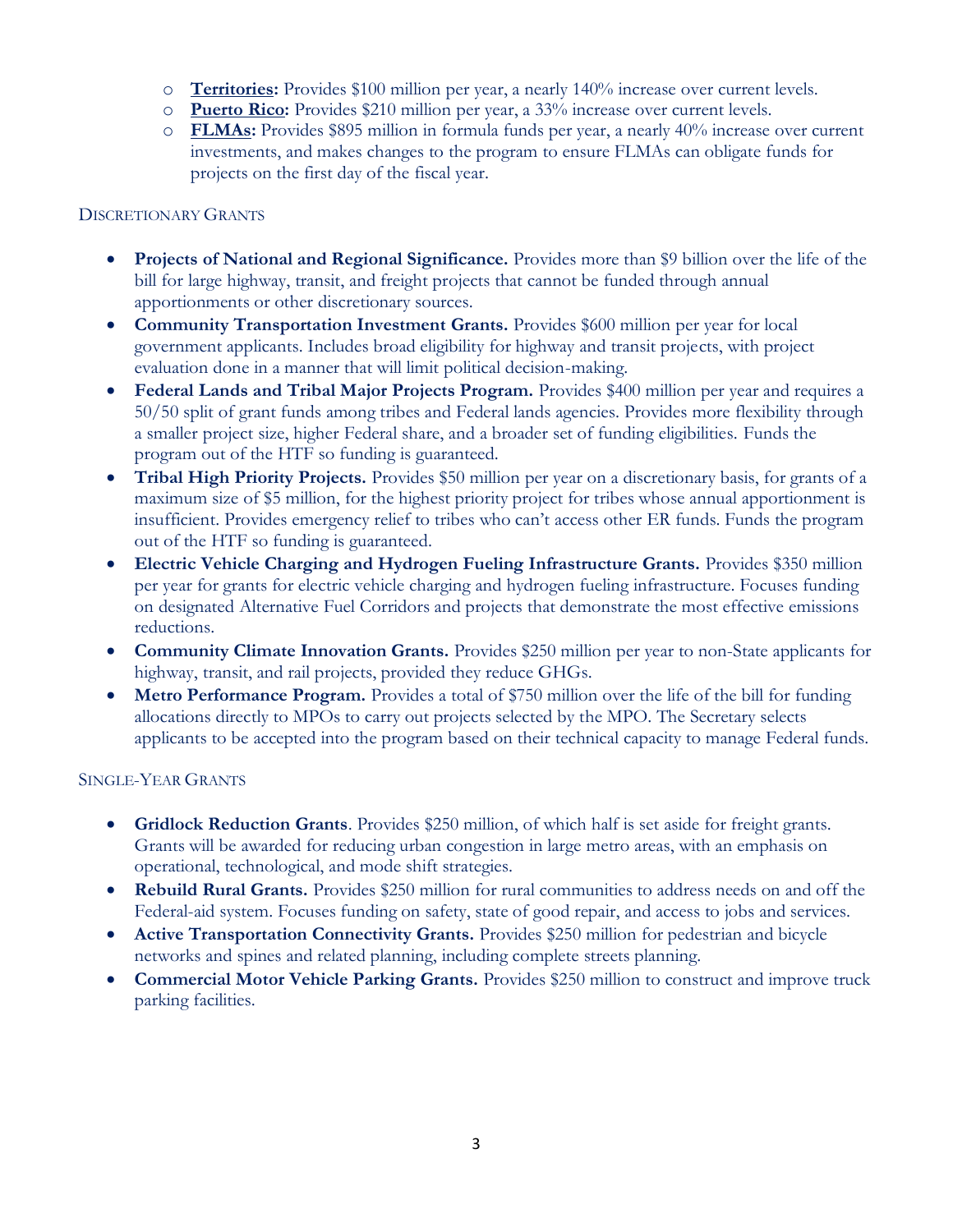#### ADDITIONAL PROVISIONS

#### **Transportation System Performance and Access**

• Establishes a new performance measure for transportation access that leverages modern data tools to improve the way States and MPOs assess the level of safe, reliable, and convenient access to jobs and services (including shopping, healthcare, childcare, education and workforce training, and financial institutions). Considers the level of access for various travel modes.

#### **Increased Accountability**

• Requires FHWA to develop a website that shows all active Federal-aid highway projects over \$5 million in the country. Establishes strong accountability and reporting measures for discretionary grants and other program authorities.

#### **Tolling Reform**

- Reestablishes the requirement that FHWA enter into a toll agreement before allowing tolling on a Federal-aid highway.
- Establishes additional guardrails around tolling to ensure that any adverse impacts both on and off the facility are evaluated and addressed. Authorizes congestion pricing with the additional guardrails.

#### **Buy America**

• Requires DOT to reevaluate standing nationwide waivers for manufactured products.

#### **Workforce Development**

- Creates a Task Force on Developing a 21st Century Surface Transportation Workforce to evaluate current and future workforce needs and develop recommendations.
- Establishes transparency and reporting requirements for the On the Job Training and Supportive Services program. Requires States to develop annual statewide workforce plans to identify and address workforce gaps and underrepresentation of women and minorities.

## **Title II – Public Transportation**

Substantially increases transit funding out of the Highway Trust Fund over current investment levels. Funding for buses and zero emission buses see significant funding increases to make up for cuts to bus funding in the last two reauthorization cycles.

#### **Frequency and Ridership**

- Reframes the Federal transit program to boost frequency and ridership.
- Modifies the urban and bus formulas to incentivize frequent rail and bus service instead of low operating costs.
- Provides \$100 million in annual grants to tackle larger city street congestion that slows down buses through support of items like bus only lanes and priority signaling. The program is structured to require a partnership between transit agencies and local/State roadway agencies.
- Establishes new flexible Federal rules for Mobility on Demand that integrate new technologies with transit as the backbone. Retains basic requirements for safety, Buy America, and labor protections. Includes restrictions on single passenger trips and carbon and particulate emissions. Requires a negotiated rulemaking on data sharing between transit agencies, cities, and the private sector.
- Modifies rural formula grants to distribute a greater percentage of funds based on actual transit service provided.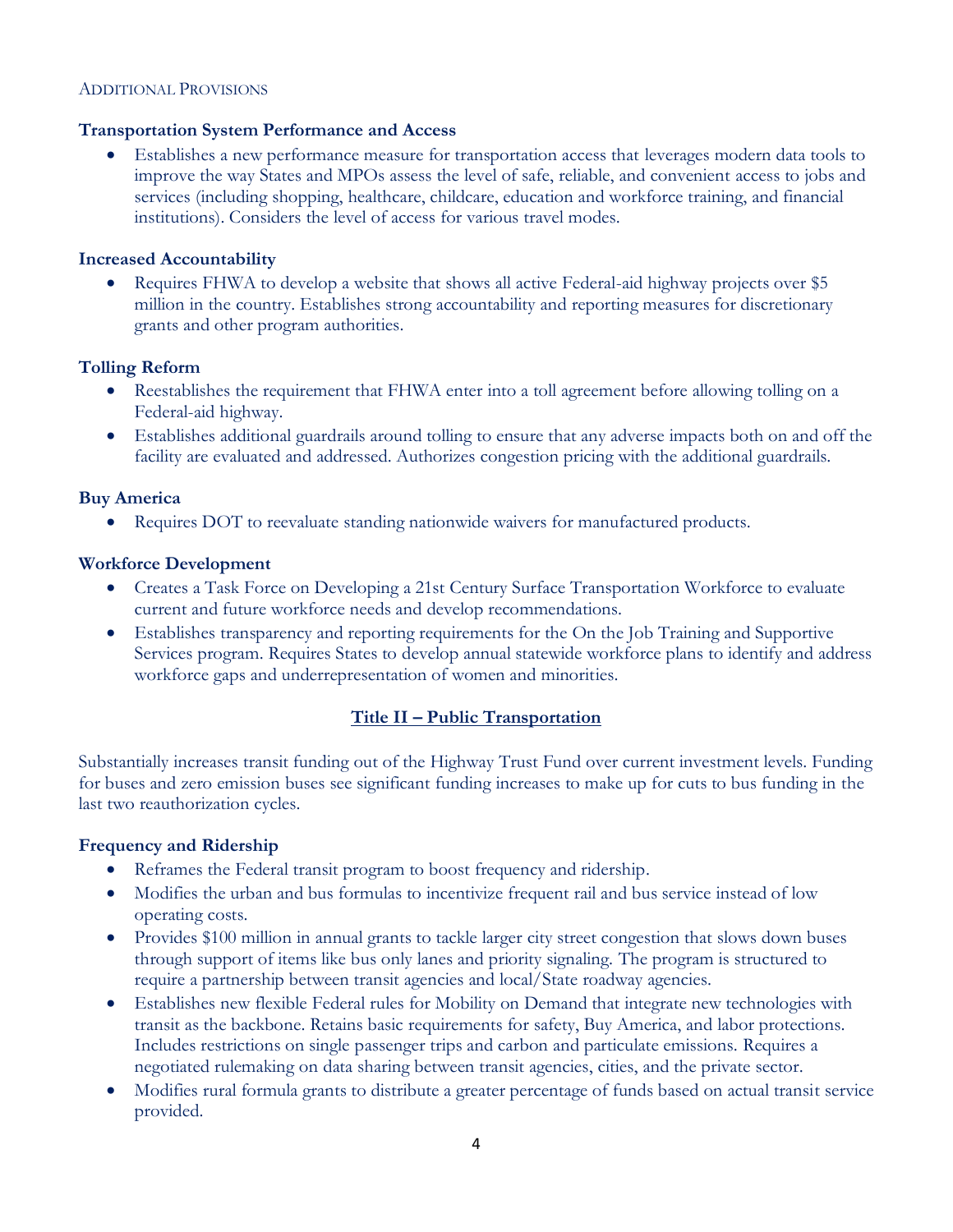• Provides additional funds to the STIC program for small transit agencies that run more service than comparable agencies.

# **Buy America and other Procurement Reforms**

- Closes loopholes and adds incentives to boost domestic jobs while streamlining compliance and leveling the playing field, with a 5-year phase in period to allow the industry time to adjust.
- Closes loopholes that allow waived components and components exceeding 70 percent domestic content to receive credit for 100 percent domestic content.
- Incentivizes higher domestic content by providing a bonus of an additional 10 percent of domestic content for any component that exceeds 70 percent and providing a bonus of an additional 15 percent of domestic content for any component that exceeds 75 percent.
- Allows final assembly costs to count in the domestic content calculation to disincentivize minimizing final assembly in the United States.
- Creates a new 2.5 percent bonus for any electric bus that uses domestic battery cells.
- Requires FTA to conduct rolling stock certifications to remove the burden from transit agencies. This will enable rolling stock to be certified once, rather than every single contract, and removes variation in Buy America compliance. Requires annual DOT IG audits.

## **Bus Grant Reforms**

- Increases bus funding by 150 percent to reverse the MAP-21 bus cuts.
- Narrows the competitive bus grants to focus on bus facilities and fleet expansions.
- Increases zero emission bus competitive grants fivefold.
- Creates a new state of good repair formula subgrant to push additional formula dollars to transit agencies with the oldest buses.

## **Supporting All Riders**

- Doubles the set-aside of the low-income factor in the urban formula and uses a measure of deep poverty by census tract to target the poorest urban neighborhoods.
- Sets aside \$50 million a year for rural persistent poverty counties, defined as a county with a poverty rate above 20 percent since 1990.
- Establishes a reduced fare pilot project to enable transit agencies to experiment with reduced fares for low-income riders.

## **Supporting Frontline Workers**

- Requires a new focus on operator assault in transit agency safety plans, including a joint management labor committee that must certify the safety plans.
- Requires transit agencies with poor safety metrics to direct up to 10 percent of Federal funds to safety for each poor metric.
- Creates a frontline workforce training center with \$12 million in dedicated funds.
- Prohibits Federal funds for autonomous transit vehicles that replace service and requires advanced worker notice and retraining plans for agencies deploying AVs beyond small demonstrations.

# **Transit-Supportive Communities**

- Strengthens the link between housing density and transit ridership
- Creates the Office of Transit-Supportive Communities to coordinate Federal incentives to foster this link between Federal, State, and local planning policies.
- Doubles to \$20 million the Transit Oriented Development Planning Grants.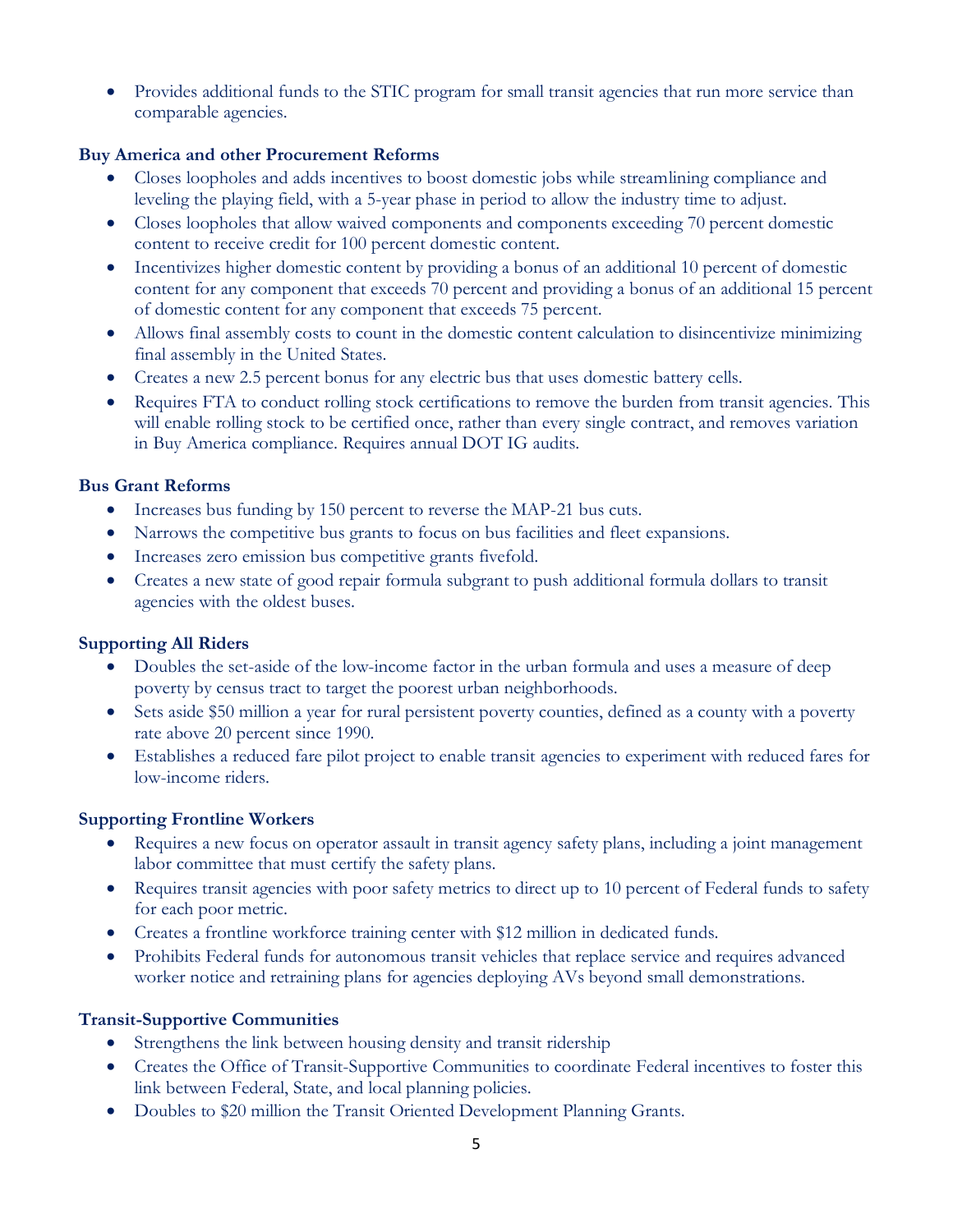• Incentivizes affordable housing in the excess property disposition rules and the CIG rating process.

# **Streamlining Capital Investment Grants (CIG)**

• Reforms Capital Investment Grants by streamlining the approval process, raising the cost share back to the traditional 80 percent, incentivizing lower cost share with an easier approval process, and providing transparency measures so applicants know where they stand in the process.

# **Title III – Highway Traffic Safety**

## **State Highway Safety**

- Provides \$1.9 billion over five years to States for traffic safety. Strengthens traffic safety requirements for States and increases transparency of States' performance in meeting annual safety goals and use of program funds.
- Requires States who have legalized marijuana to consider ways of increasing public awareness over the dangers of drugged driving and ways to reduce injuries and fatalities resulting from driving under the influence of marijuana.
- Creates a new discretionary grant program (\$35 million per year) for States to implement top-rated traffic safety law enforcement measures.

## **National Highway Safety**

- Provides \$300 million over five years to nationwide high-visibility traffic safety enforcement campaigns**.**
- Doubles the number of national traffic safety enforcement campaigns from three to six each year.
- Creates new campaigns for distracted driving and violations of 'move over laws' which protect roadside first responders and law enforcement.

## **Priority Safety Programs**

- Provides \$2 billion over five year for grants to improve traffic safety in critical areas**.** Makes targeted improvements to certain Section 405 grants which have been underutilized. Reforms will increase State participation while still maintaining strong safety standards for the following areas:
	- o Impaired driving;
	- o Distracted driving; and
	- o Graduated driver's licensing laws.
- Creates a new grant program for training drivers and law enforcement on proper traffic stop procedure.

# **Title IV – Motor Carrier Safety**

## **Motor Carrier Safety Grants**

- Authorizes significantly higher funding levels for the Motor Carrier Safety Assistance Program, High Priority grants, and Commercial Driver's License Program Implementation grants to assist States in truck and bus safety oversight and enforcement activities, commercial driver licensing, and technology improvements to support those efforts.
- Extends the grant period of performance to ensure funds do not lapse and allows the Secretary to redistribute unobligated funds.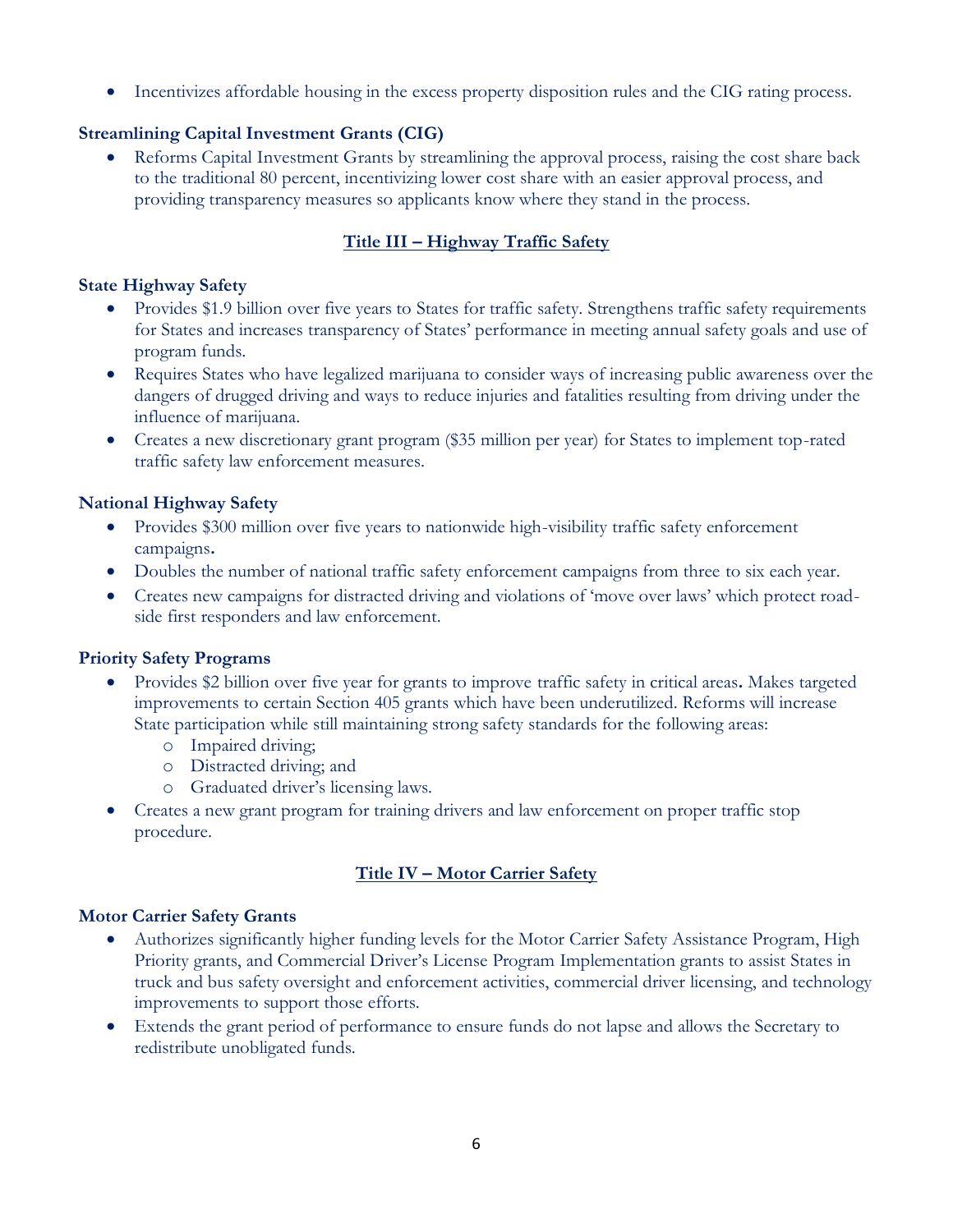## **Compliance, Safety, Accountability**

• Directs the Secretary to complete the revisions required by the FAST Act to its carrier oversight and intervention model, to prioritize reinstating the public display of safety data, and to finalize a safety fitness determination rule to rate the safety of carriers.

## **Commercial Motor Vehicles**

- Directs the Secretary to complete a rulemaking to require Automatic Emergency Braking systems in newly-manufactured commercial motor vehicles.
- Directs the Secretary to strengthen rear underride guard standards in newly-manufactured trailers and semi-trailers, to further research and consider the feasibility, benefits, and costs associated with installing side underride guards, and creates an Advisory Committee on Underride Protection.

## **School Buses**

- Requires the Secretary to conduct a comprehensive review of efforts to prevent illegal passing of school buses, issue recommendations, and create a public safety messaging campaign.
- Directs the Secretary to review the costs and benefits of requiring lap/shoulder belts in large school buses and consider requiring them in newly manufactured buses.
- Requires newly manufactured school buses to be equipped with automatic emergency braking and electronic stability control systems.
- Directs the Secretary to conduct research and testing of fire prevention and mitigation standards for large school buses and consider issuing updated standards if they are needed.

## **Driver Safety**

- Requires the Secretary to report on delays with implementation of entry-level driver training.
- Applies commercial driver licensing requirements to vehicles carrying 9-15 passengers.
- Creates a Truck Leasing Task Force to examine lease and lease-purchase agreements commonly made available to truck drivers and the impacts of these captive leases on driver pay.
- Requires the Secretary to collect and use data on driver detention to determine the link between detention and safety outcomes.
- Requires the Secretary to evaluate the impacts of exemptions before finalizing changes to hours of service rules and establishes stronger reporting requirements for carriers utilizing exemptions.

# **Title V – Innovation**

## **Technology and Innovation**

- More than doubles funding for technology deployment to expand the implementation of innovations in the surface transportation system.
- Focuses on transformative technologies by increasing funding to the Intelligent Transportation Systems Program and expanding smart infrastructure investment in local communities.
- Creates a new grant program to fund green materials research at universities and focuses deployment programs on green construction materials and practices.
- Increases funding for the University Transportation Centers program.
- Establishes a multimodal freight transportation research program to find innovative ways to make freight movement greener, safer, and more efficient.
- Expands the Federal role in providing State and local governments with critical datasets and tools that will improve performance-based investments and access to jobs and essential services.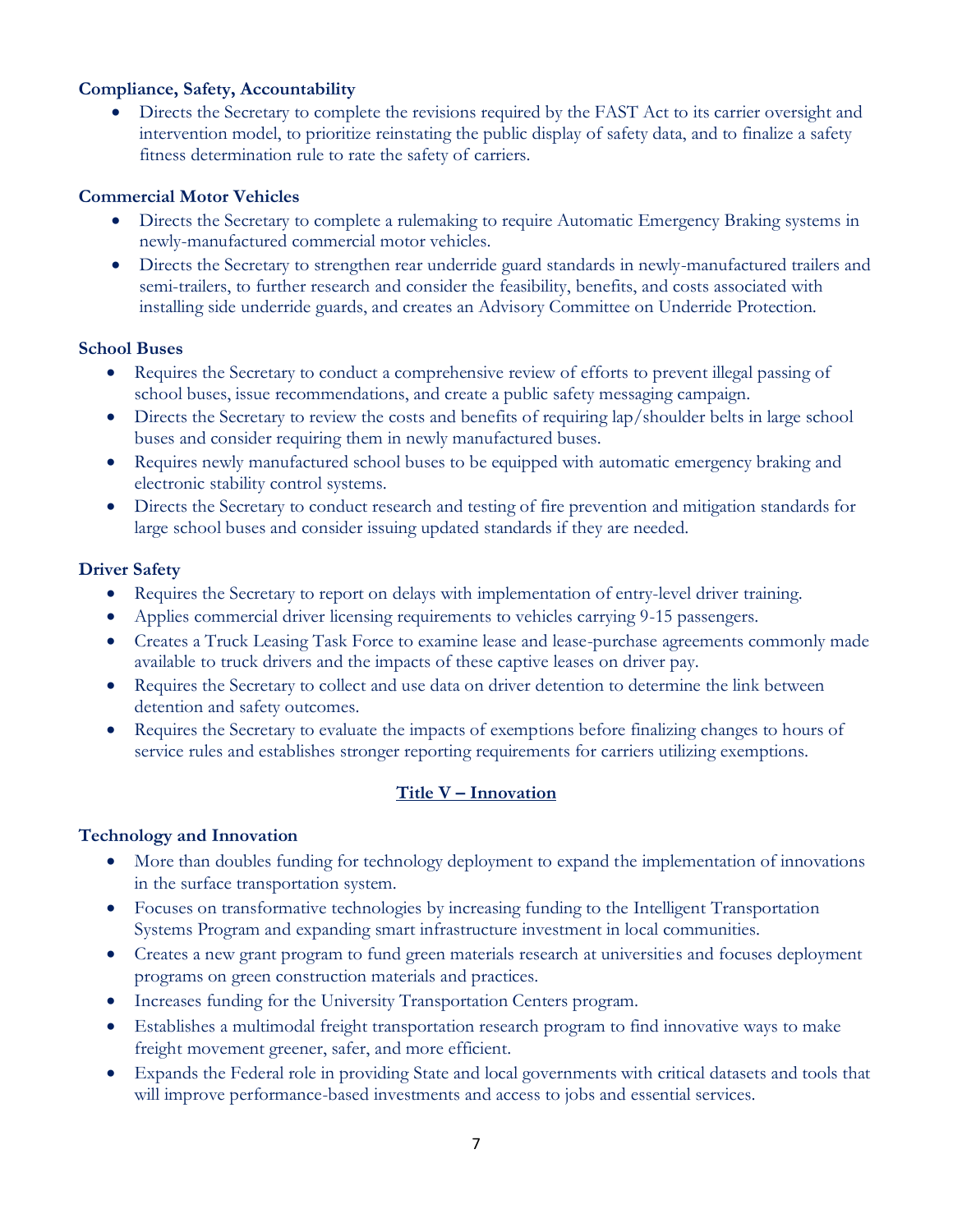- Establishes a new Highly Automated Vehicle and Mobility Innovation Clearinghouse to study the societal impacts of automated vehicles and Mobility on Demand.
- Authorizes automated vehicle research on improving safety for all road users and expanding accessibility in an equitable manner.
- Authorizes new FTA research to enhance transit worker safety and expand Mobility on Demand.

# **Vehicle-Miles Traveled (VMT) Pilots**

- Nearly doubles funding for VMT pilots across the country, encouraging States to begin implementing successful VMT programs.
- Establishes a national VMT pilot program, including both passenger and commercial vehicles in all 50 States, to invest in developing a sustainable funding mechanism for the surface transportation system.

# **Title VI – Multimodal Transportation**

- Revises the National Multimodal Freight Policy, the National Strategic Freight Plan, and the requirements for State Freight Plans to include further consideration of environmental and equity impacts.
- Establishes a new deadline for the Secretary to designate a final National Multimodal Freight Network and requires the Secretary to report to Congress on the resources that will be used to meet this deadline.
- Establishes a joint task force between the Department of Transportation and the Internal Revenue Service to study the establishment and administration of a fee on multimodal freight surface transportation services.
- Authorizes pilot program to allow FHWA or FTA grantees, including States, local recipients, and subrecipients, to utilize local or other geographic labor hiring preferences, economic-based labor hiring preferences, and labor hiring preferences for veterans.

# **Title VII –Transportation Infrastructure Finance and Innovation Act**

- Streamlines the program by raising the threshold above which projects are required to secure multiple credit rating agency opinions.
- Further clarifies that the proceeds of a secured loan under TIFIA shall be considered part of the non-Federal share of a project under title 23 or chapter 53 of title 49 if the loan is repayable from non-Federal funds.
- Allows territories to use funds made available under this section for the non-Federal match under the TIFIA program.
- Clarifies the criteria under which projects are eligible for the streamlined application process.
- Provides additional funding to allow the Department to waive fees for small projects.
- Modifies reporting requirements to include information on whether a TIFIA project is located in a metropolitan or micropolitan area.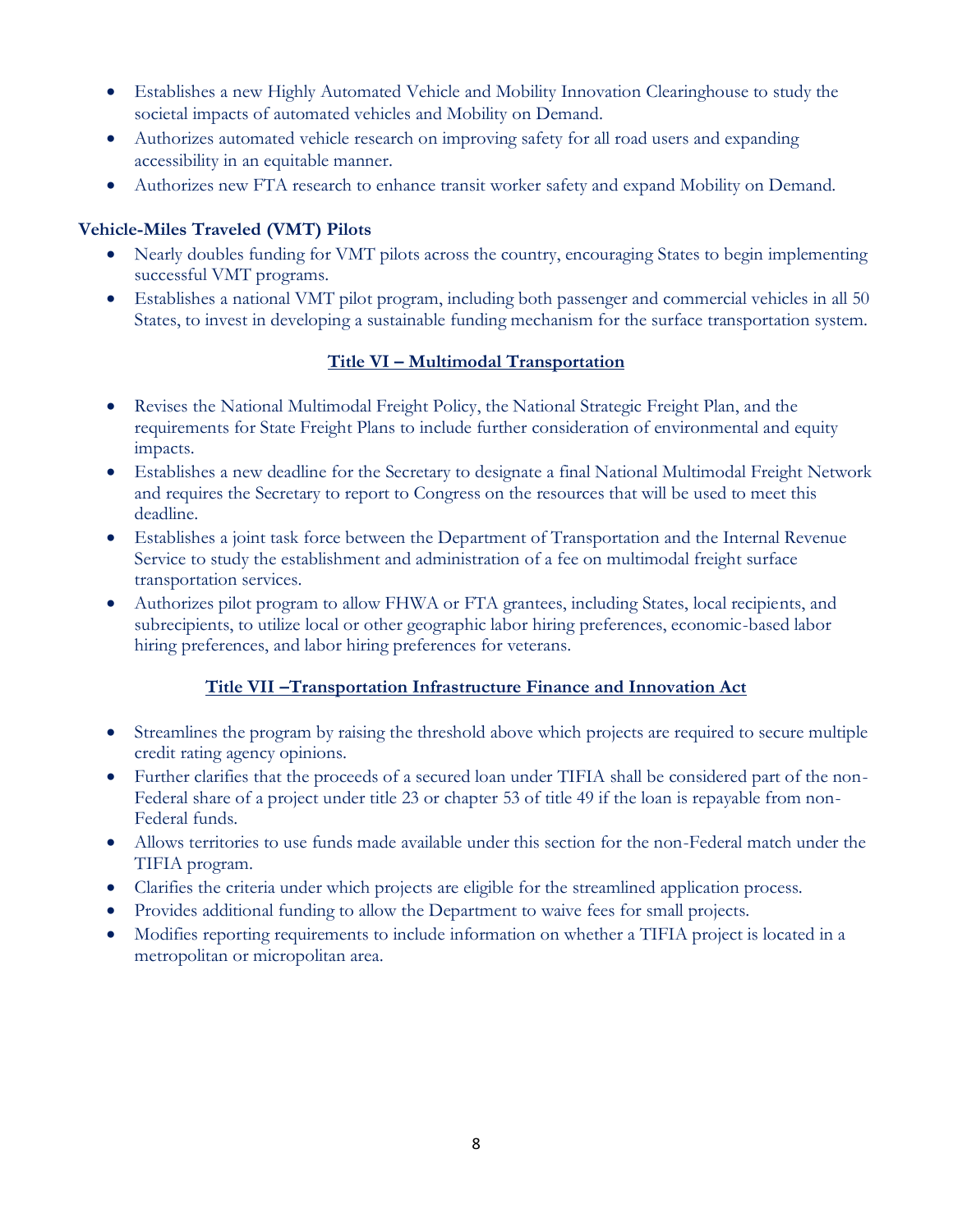#### **Division C – Improving Hazardous Materials Safety Act of 2020**

The Improving Hazardous Materials Safety Act protects the safety of individuals and communities by repealing the current prohibition on the Federal Aviation Administration from establishing lithium battery safety standards for aircraft, and requiring the Department of Transportation to conduct extensive safety evaluations before allowing railroads to transport liquefied natural gas by rail tank car.

#### **Division D - The Transforming Rail by Accelerating Investment Nationwide (TRAIN) Act**

The Transforming Rail by Accelerating Investment Nationwide (TRAIN) Act sets a path to truly transform rail transportation in the United States. In recent years, the demand for environmentally-responsible intercity and commuter passenger rail transportation has increased substantially. While the current COVID-19 pandemic has reduced ridership, we must invest now to meet passenger demand as our Nation recovers and new travel patterns emerge. The TRAIN Act increases FAST Act rail investment levels by more than five times, authorizing \$60 billion to address the state of good repair backlog in rail infrastructure, establish new intercity passenger rail routes, build on Amtrak's legacy, and expand the opportunities for commuter rail. The bill also improves railroad safety, studies the impacts of current industry practices, and sets higher safety standards across the railroad industry to better protect passengers, workers, and the public. Further, the TRAIN Act renews our commitment to the safe transportation of hazardous materials.

#### **Transformative Investments**

- Establishes a new *Passenger Rail Improvement, Modernization, and Expansion (PRIME)* grant program devoted entirely to passenger rail improvements and expansion. Authorized at \$19 billion over five years, it will fund capital projects that improve the state of good repair, optimize performance, and expand intercity rail passenger transportation.
- Reauthorizes the *Consolidated Rail Infrastructure and Safety Improvements (CRISI)* grant program, which funds passenger and freight rail projects, at \$7 billion over five years – an increase of \$5.8 billion over FAST Act levels. It also expands CRISI to new project eligibilities and allows commuter rail authorities to compete for funds.
- Authorizes \$150 million over five years to help pay credit risk premiums for certain borrowers under the *Railroad Rehabilitation and Improvement Financing (RRIF)* program and \$70 million to refund the credit risk premiums of certain past loans.

Together, these grant and loan programs will revitalize our rail network while maintaining strong Buy America and labor standards that maximize the benefits of these investments.

#### **Reinvesting in Amtrak**

As America's national passenger railroad, Amtrak has an important role in our country's transportation system. The TRAIN Act demonstrates support for Amtrak's legacy of serving not just the Northeast Corridor (NEC), but the entire network of long-distance and state-supported routes that comprise the National Network and serve as vital connections across the country. The bill authorizes \$29.3 billion over five years (\$13.1 billion for the NEC and \$16.2 billion for the National Network) – more than three times the FAST Act level of investment. These investments will help Amtrak tackle the state of good repair backlog, support the development of new state-supported routes, and strengthen the network to revitalize and grow service. The bill authorizes higher funding levels for fiscal years 2021 and 2022 to help Amtrak and its State partners recover from decreased ridership and revenues caused by the COVID-19 health crisis.